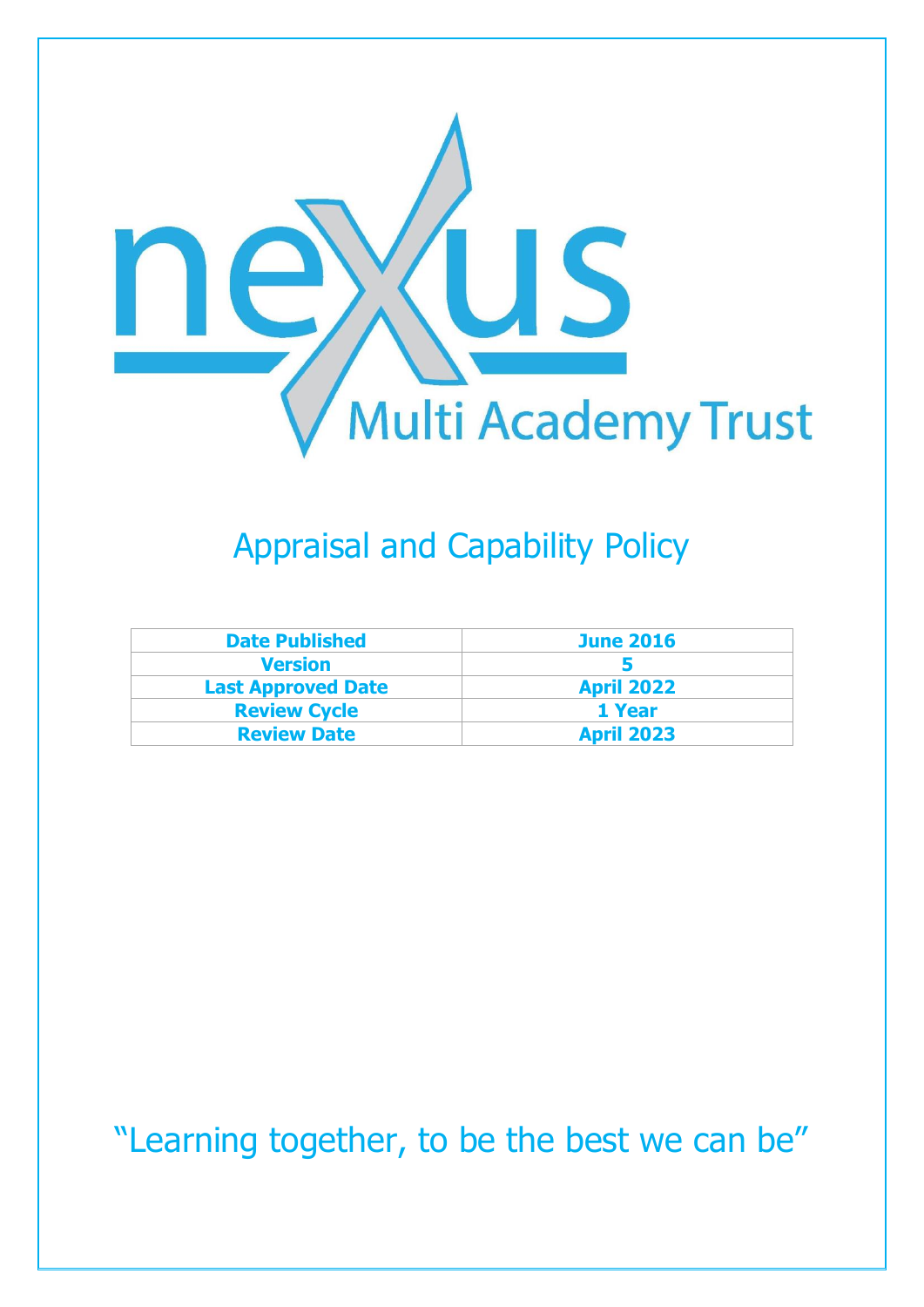

# 1. Context

- 1.1.This policy will be reviewed and revised annually so that it complies with the most recent publication of the School Teacher Pay and Conditions Document (STPCD). It meets with the revised appraisal arrangements set out in the Education (School Teachers' Appraisal) (England) Regulations 2012 which replace the Education (School Teacher Performance Management) (England) Regulations 2006.
- 1.2.The revisions give schools more freedom to differentiate pay progression for teachers based on performance. This places greater importance on the appraisal process and on any pay recommendations contained within the annual appraisal statement in informing the decisions of the Nexus Multi Academy Trust Board in terms of pay.
- 1.3.The Trust's Pay Policy should be read in conjunction with this policy.

# 2. Scope

2.1. This policy relates to all academies and settings across Nexus MAT and supersedes any local policies and procedures that have been in use prior to the academy conversion. Where required, an individual Nexus MAT academy – in agreement with the Trust Chief Executive Officer - may publish a supplementary policy guidance document or procedure in line with this policy, to ensure that any idiosyncrasies associated with that specific academy are covered in their local policy library.

### 3. Purpose

3.1. This policy sets out the framework for a clear and consistent assessment of the overall performance of employees of Nexus Multi Academy Trust including the Chief Executive Officer, central Trust staff (such as the Chief Finance Officer), Headteachers, Teachers, and support staff, and for supporting their development within the context of the Trust's plan for improving educational provision and performance, and the standards expected of all employees. It also sets out the arrangements that will apply when employees fall below the levels of competence that are expected of them.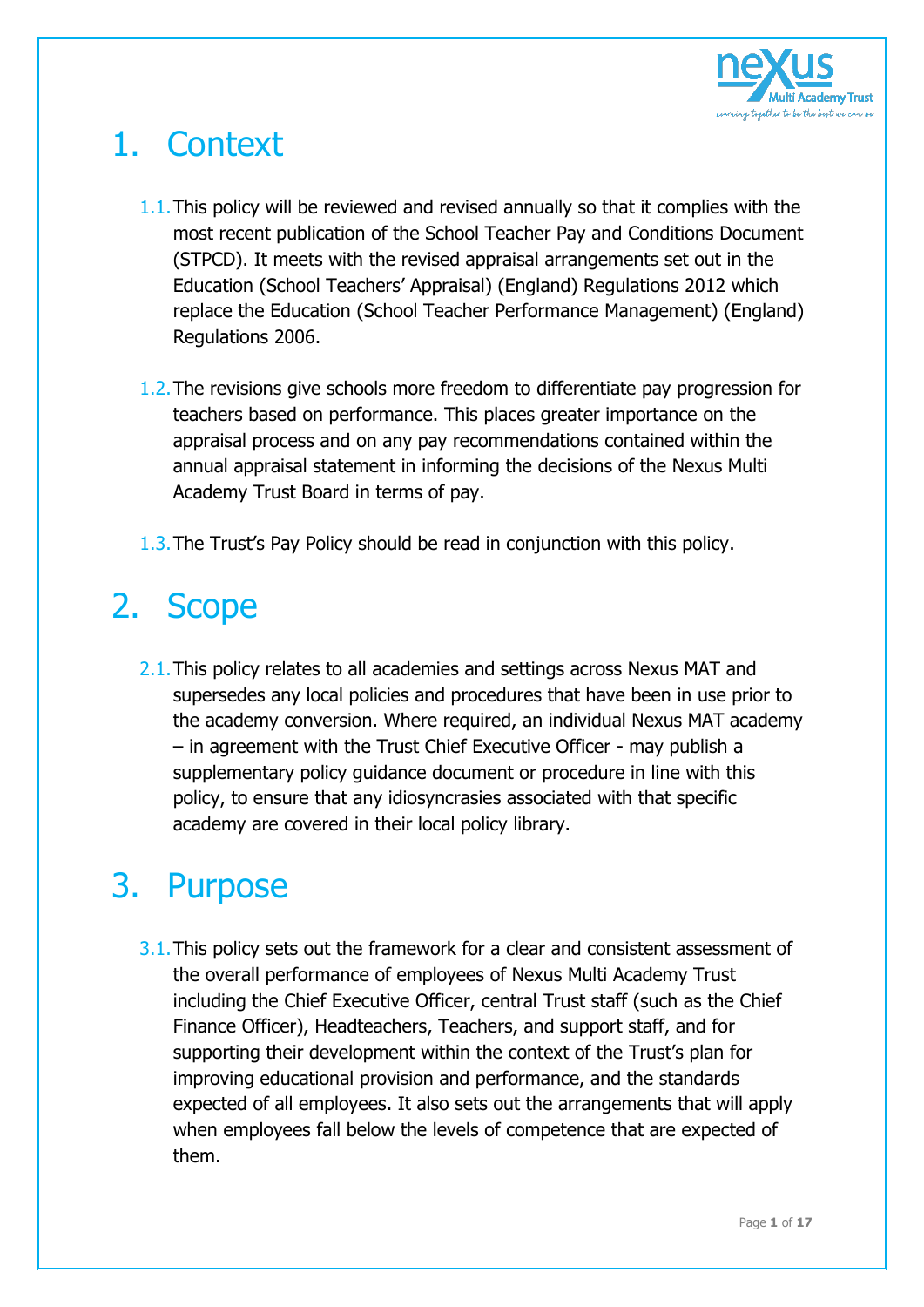

3.2. There is a clear link between the operation of the appraisal policy and the pay policy.

## 4. Application of the policy.

- 4.1.The policy is in two separate sections.
	- 4.1.1. **Part A** (section 5 chapter 12) of the policy, which covers appraisal, applies to all those employed by the Trust either centrally or within one of its constituent academies, except those on contracts of less than one term and those who are subject to Part B of the policy.
	- 4.1.2. **Part B** (chapter 13 chapter 21) of the policy, which sets out the formal capability procedure for those whose performance there are serious concerns that the appraisal process has been unable to address.

## 5. Part A – Appraisal

- 5.1.Appraisal in the Trust will be a supportive and developmental process designed to ensure that all employees have the skills and support they need to carry out their role effectively and to contribute to the Trust's improvement. It will help to ensure that teachers (including senior seniors) are able to continue to improve their professional practice and to develop as teachers, whilst also ensuring that executive leaders and support staff are challenged to improve and develop.
- 5.2.Governors will have regard to the outcomes of the annual appraisal process in making any decisions on pay and progression.
- 5.3.The appraisal period will run for twelve months from **October to October** each year.
- 5.4.Employees who are employed on a fixed term contract of less than one year will have their performance managed in accordance with the principles underpinning this policy. The length of the period will be determined by the duration of their contract.
- 5.5.Where a teacher ceases employment other than at the end of the appraisal period applying in the Trust's academies the appraisal period ends with the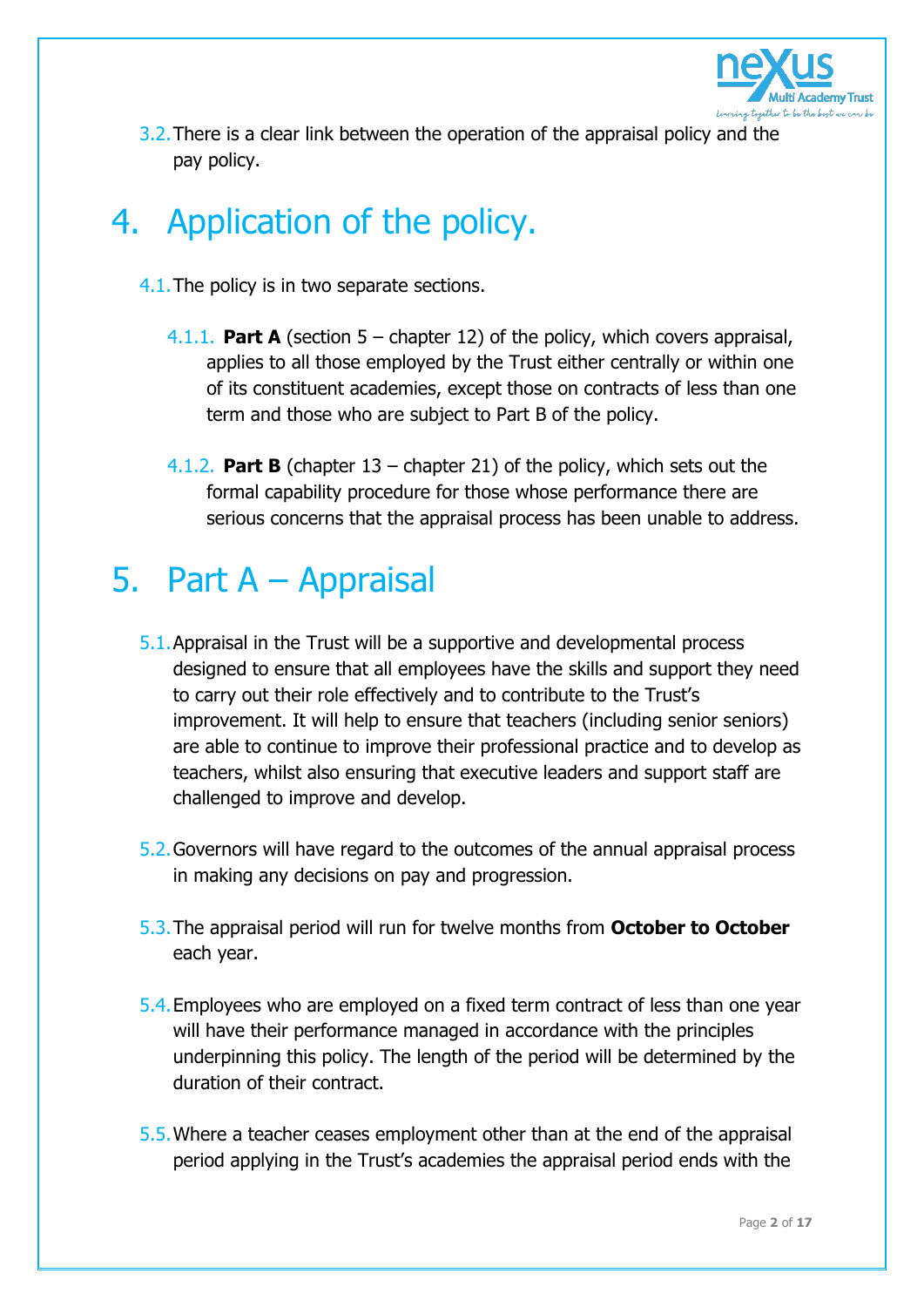

last day of such employment. In this situation an appraisal statement will be produced by the academy to reflect performance against the relevant standards and progress against objectives.

### 6. Appointing Appraisers

- 6.1.The Chief Executive Officer and Chief Finance Officer will be appraised by committees of the Trust Board, supported by a suitably skilled and/or experienced advisor should this expertise not be available from the appointed Board of Directors. The subcommittees will have a membership of no less than 2 Directors. The CEO pay committee **must** include the Chair of the Trust Board or the Vice Chair in its membership. The CFO pay committee **must** include the CEO in its membership.
- 6.2.Headteachers will be appraised by their line manager. The local governance chair may also be invited to attend.
- 6.3.Headteachers will decide who will appraise other members of the school workforce. Staff are typically allocated appraisers on the basis of who line manages them.

### 7. Setting objectives

- 7.1. The Chief Executive Officer's objectives will be set by the committee of the Trust Board, taking into account the Trust's strategic plan and the Nolan Principles.
- 7.2.The Chief Finance Officer's objectives will be set by the committee of the Trust Board, taking into account the Trust's strategic plan.
- 7.3. The Headteacher objectives will be set by their line manager, taking into account Head Teacher Excellence Standards.
- 7.4. Objectives for each employee will be set as soon as practicable after the start of each appraisal period. The objectives set for each employee will be Specific, Measurable, Achievable, Realistic and Time-bound and will be appropriate to the employee's role and level of experience. Consideration will be given to any support or training needed by the employee to achieve the objectives. Consideration should also be given to how performance against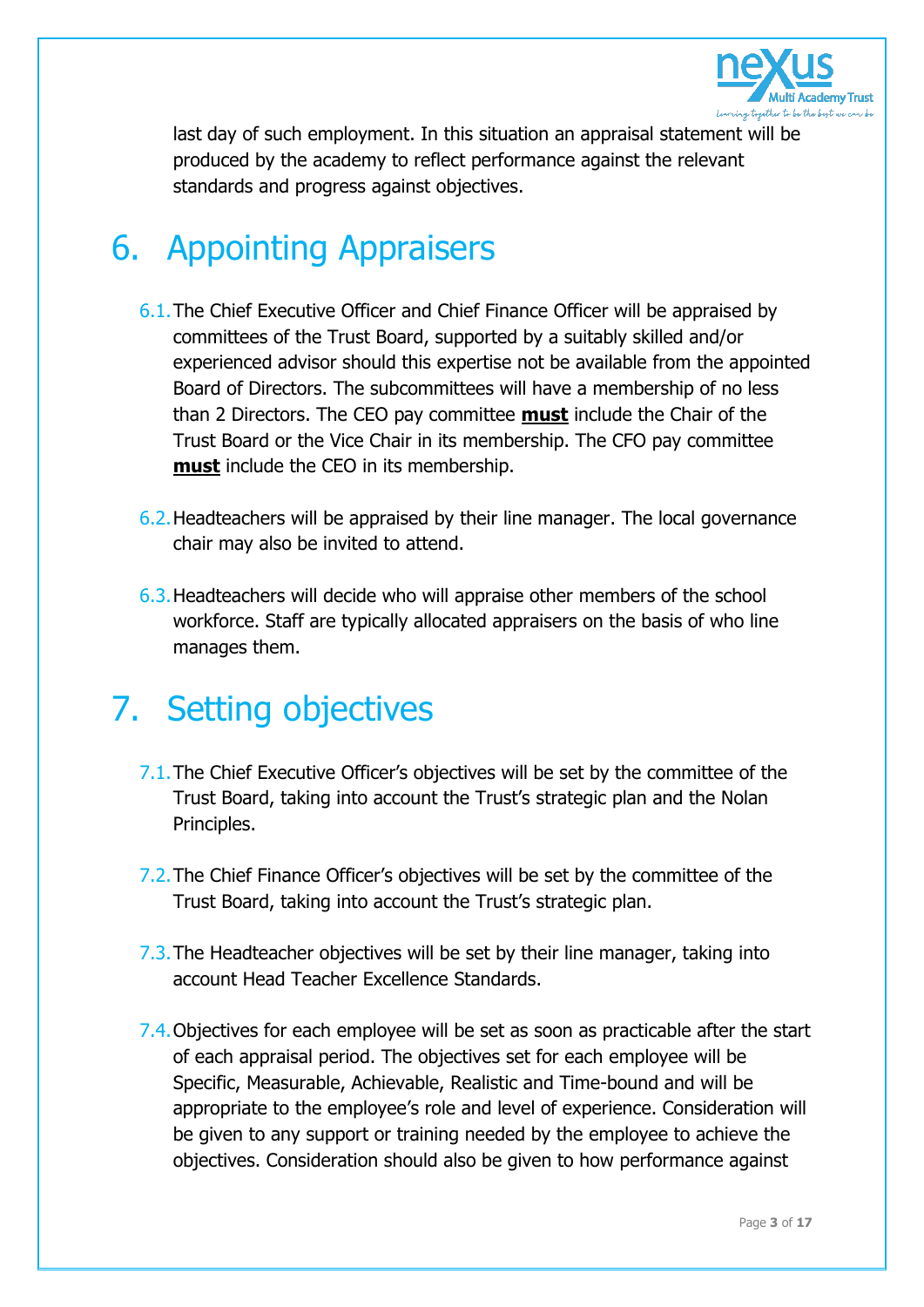

the objectives will be monitored and measured. The appraiser and employee will seek to agree the objectives but, if that is not possible, the appraiser will determine the objectives. Objectives may be revised if circumstances change.

- 7.5.The objectives set for each employee will, (if achieved) contribute to the academy's plans for improving educational provision and performance. This will be ensured by quality assuring all objectives against the aims of the school improvement plan, or the curriculum areas raising attainment plans, or the individual employees' development needs.
- 7.6.At the same time as setting objectives each employee will be informed of the standards against which their performance during that appraisal cycle will be assessed. All teachers will be assessed against the Teachers' Standards and against any specific role or responsibility they hold within school e.g. TLR.

### 8. Reviewing performance

- 8.1. The Trust believes that observation of classroom practice and other responsibilities is important both as a way of assessing employee performance in order to identify any particular strengths and areas for development they may have and of gaining useful information which can inform school improvement more generally.
- 8.2.An employee's performance will be regularly observed but the amount and type of classroom observation will depend on the individual circumstances of the employee and the overall needs of the academy. There will not be a oneoff lesson observation directly linked to an employee's appraisal, as the Trust believes it is important to assess the quality of an employee's performance over time to gain an accurate evidence base. In addition to formal observation, the Headteacher(s) or other leaders with responsibility for teaching standards may "drop in" in order to evaluate the standards of teaching and learning and to check that high standards of professional performance are established and maintained. The length and frequency of "drop in" observations will vary depending on specific circumstances.
- 8.3. It is important that any evidence collected, as part of the quality of employee performance monitoring and evaluation schedule, is triangulated and is subject to internal and external quality assurance checks. Monitoring and evaluative activities include planning and work scrutiny, data outcomes,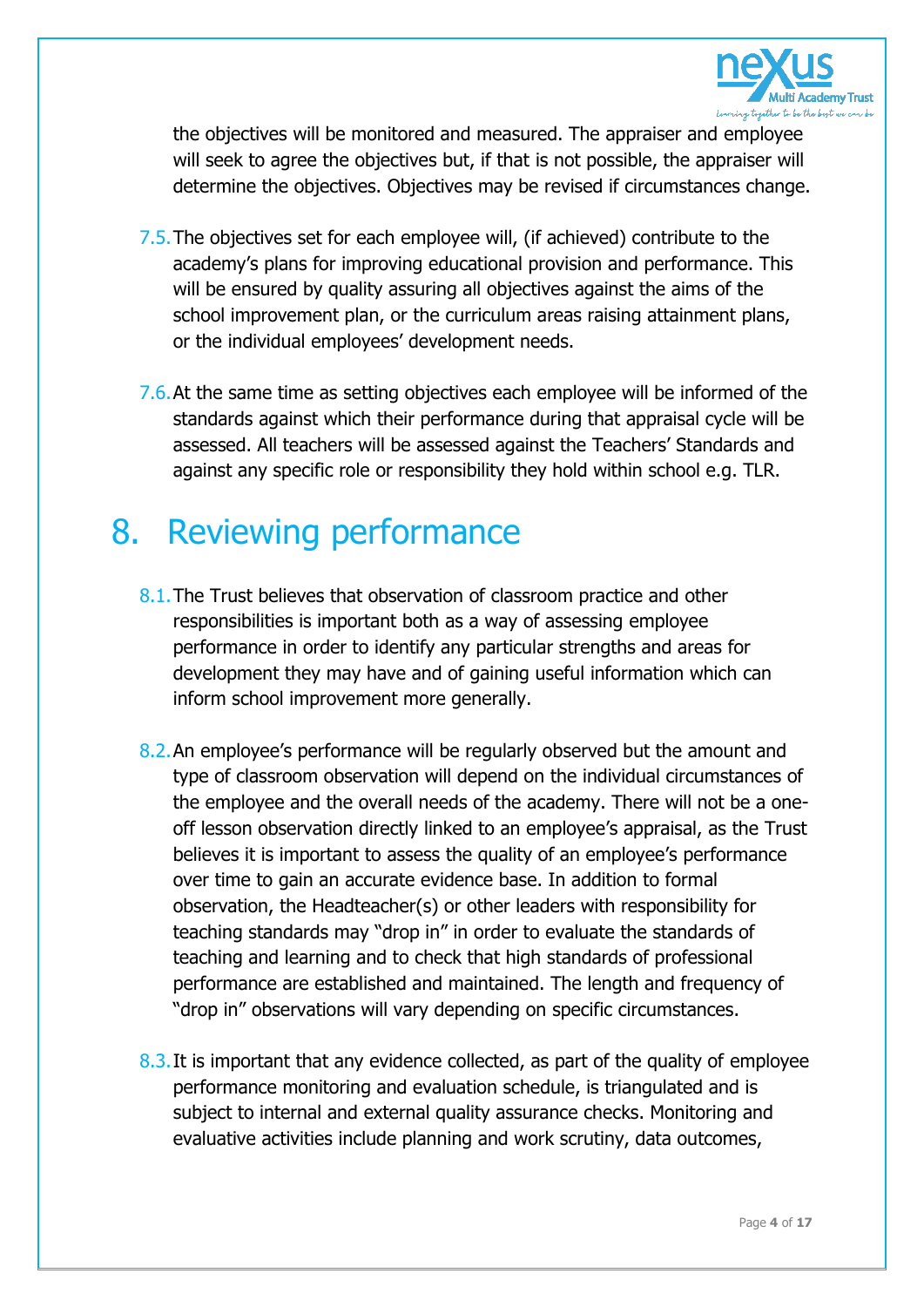

progress made towards pupil action plan targets and pupil wellbeing and involvement.

8.4.Teachers (including Headteachers) and support staff who have responsibilities outside the classroom should also expect to have their performance of those responsibilities assessed.

### 9. Development and Support

- 9.1.Appraisal is a supportive process which will be used to inform continuing professional development. The Trust wishes to establish and maintain a culture in which all employees take responsibility for improving the teaching and learning of children through appropriate professional development for staff.
- 9.2.Professional development will be linked to academy improvement priorities and to the ongoing professional development needs and priorities of individual employees.

### 10. Feedback and reflection

- 10.1. All employees will receive constructive feedback on their performance throughout the year and as soon as practicable after an observation has taken place or other evidence has come to light. Feedback will highlight particular areas of strength as well as any areas that need development. Where there are concerns about any aspects of the employee's performance the appraiser will meet them formally to:
	- qive clear feedback to the employee about the nature and seriousness of the concerns;
	- qive the employee the opportunity to comment and discuss the concerns;
	- **a** agree any support (e.g. coaching, mentoring, structured observations), that will be provided to help address those specific concerns;
	- make clear how, and by when, the appraiser will review progress *(it* may be appropriate to revise objectives at this stage, and it will be necessary to allow sufficient time for improvement. The amount of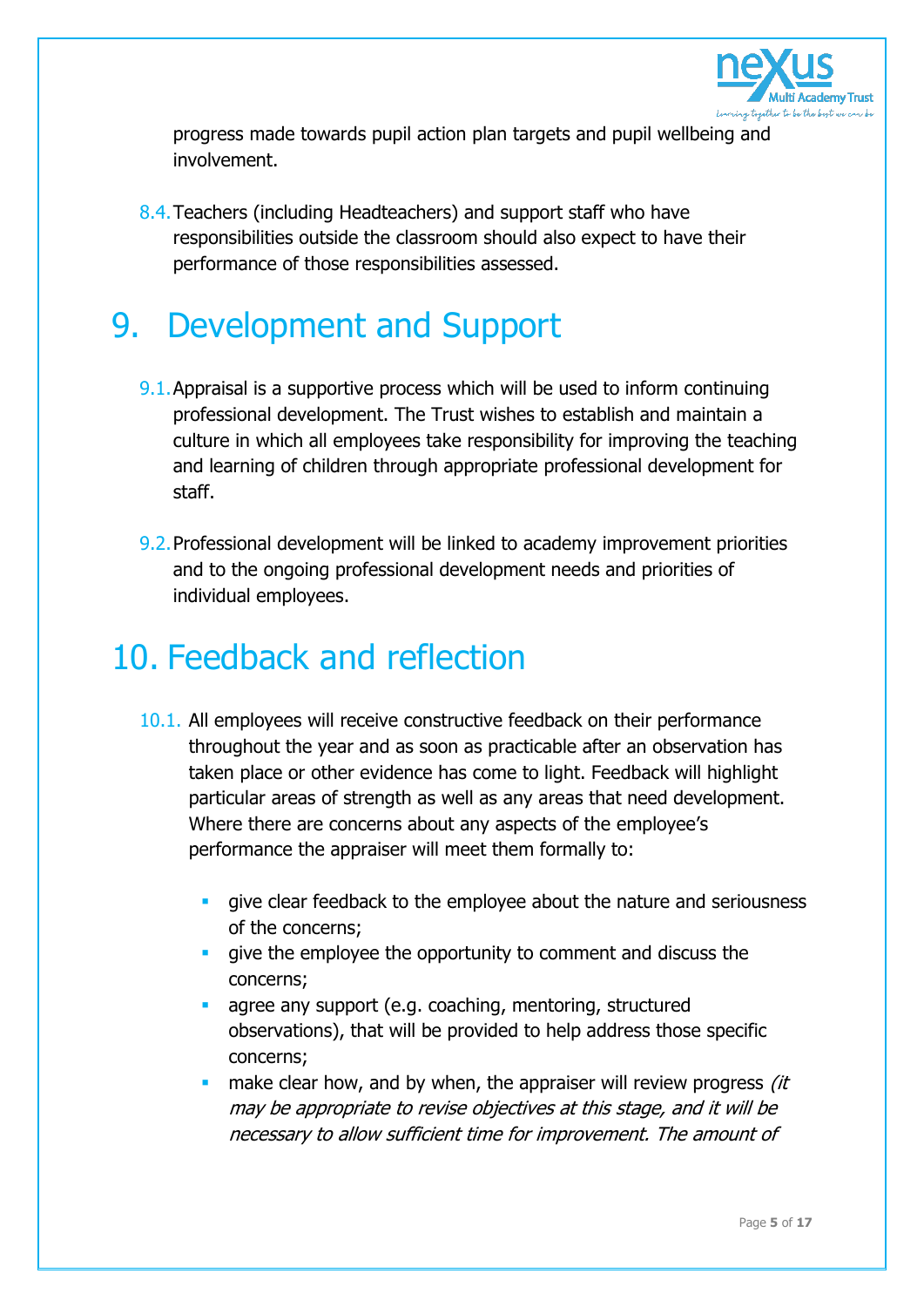

time is up to the school but should reflect the seriousness of the concerns);

- explain the implications and process if no or insufficient improvement is made.
- 10.2. The employee and appraiser will agree a Support Plan which includes the above points. When progress is reviewed, if the appraiser is satisfied that the employee has made, or is making, sufficient improvement, the appraisal process will continue as normal, with any remaining issues continuing to be addressed through that process.

### 11. Transition to capability

11.1. If the appraiser is not satisfied with progress, the employee will be notified in writing that the appraisal system will no longer apply and that their performance will be managed under the capability procedure, and will be invited to a Stage 1 formal capability meeting. The capability procedures will be conducted as in part B of this policy.

### 12. Annual assessment

- 12.1. Each employee's performance will be formally assessed in respect of each appraisal period.
- 12.2. This assessment is the end point to the annual appraisal process, but performance and development priorities will be reviewed and addressed on a regular basis throughout the year in interim meetings between the employee and their appraiser and also by their curriculum line manager.
- 12.3. Teachers and support workers will receive their written appraisal reports by 31 October (31 December for the Head Teachers). The appraisal report will include:
	- details of the employee's objectives for the appraisal period in question;
	- an assessment of the employee's performance of their role and responsibilities against their objectives and the relevant standards;
	- an assessment of the employee's training and development needs and identification of any action that should be taken to address them;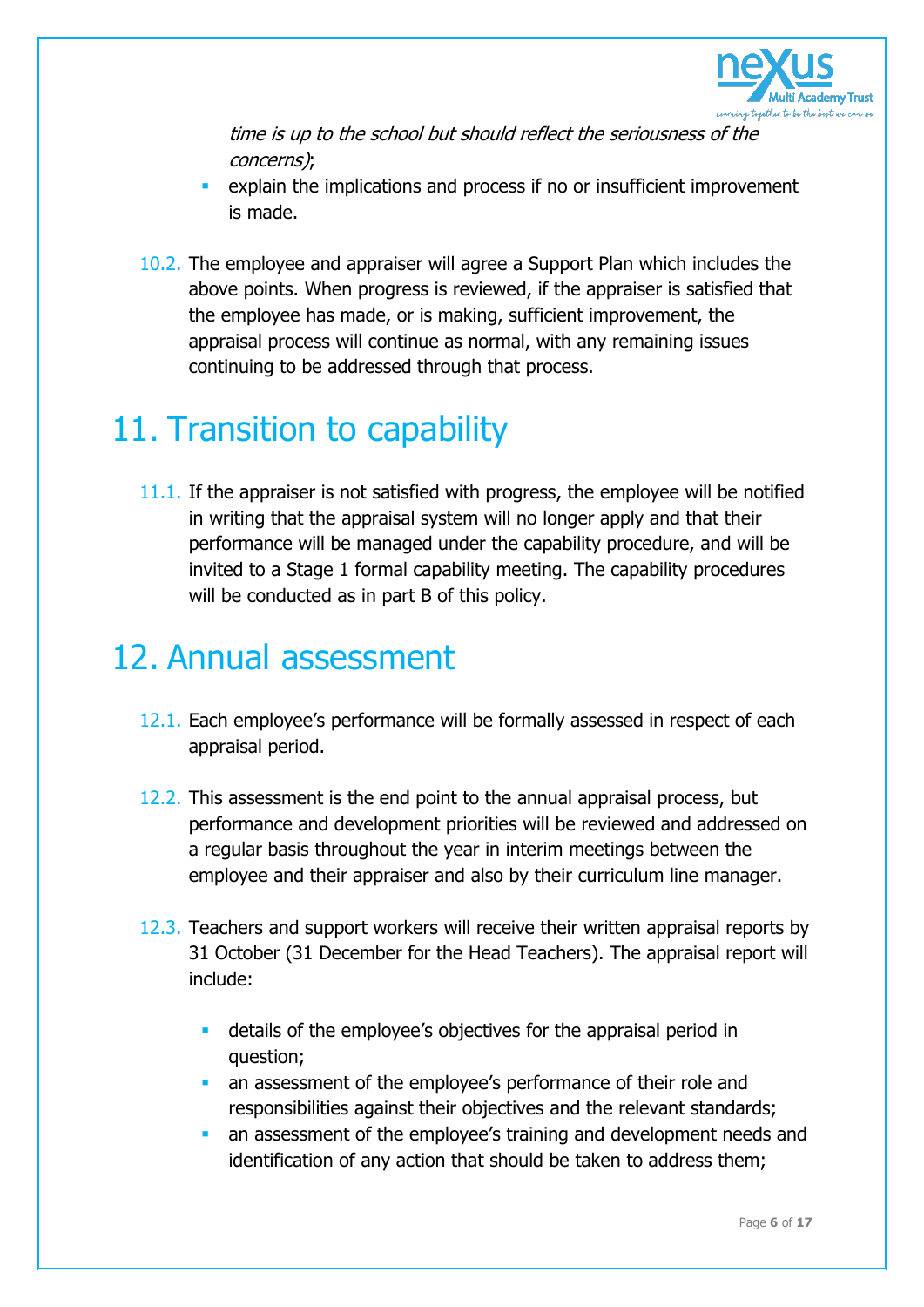

- a recommendation on pay (where that is relevant);
- an indication of the employee's career aspirations.
- 12.4. Teachers who are paid on the Main Pay Spine (MPS) will secure a one point increment on the pay spine each year as a result of meeting both Part A (appraisal targets) and Part B (overall performance) of the appraisal process, including verification and evidence that they have fulfilled their job description and met the requirement of any additional responsibilities; and have met the relevant standards at a level appropriate to their career stage. Teachers who have made exceptional progress or significantly exceeded targets in Part A and Part B may receive enhanced pay progression.
- 12.5. Where a teacher is applying for progression to Upper Pay Range (UPR), or is eligible for further progression on UPR, the reviewer should indicate whether criteria (a) and (b) have also been met:
	- a) the teacher continues to be highly competent in all areas of the Teachers' Standards; and
	- b) the teacher's achievements and contribution to the academy continue to be substantial and sustained.
- 12.6. Non-teaching employees, such as support workers, are subject to different terms and conditions, and will only be eligible to annual spinal point increments of one spinal point per year.
- 12.7. The assessment of performance and of training and development needs for all employees will inform the planning process for the following appraisal period.

## 13. Part B – Capability Procedure

13.1. This procedure applies to all employees whose performance there are serious concerns that the appraisal process has been unable to address in an acceptable period of time.

## 14. Informal Capability Stage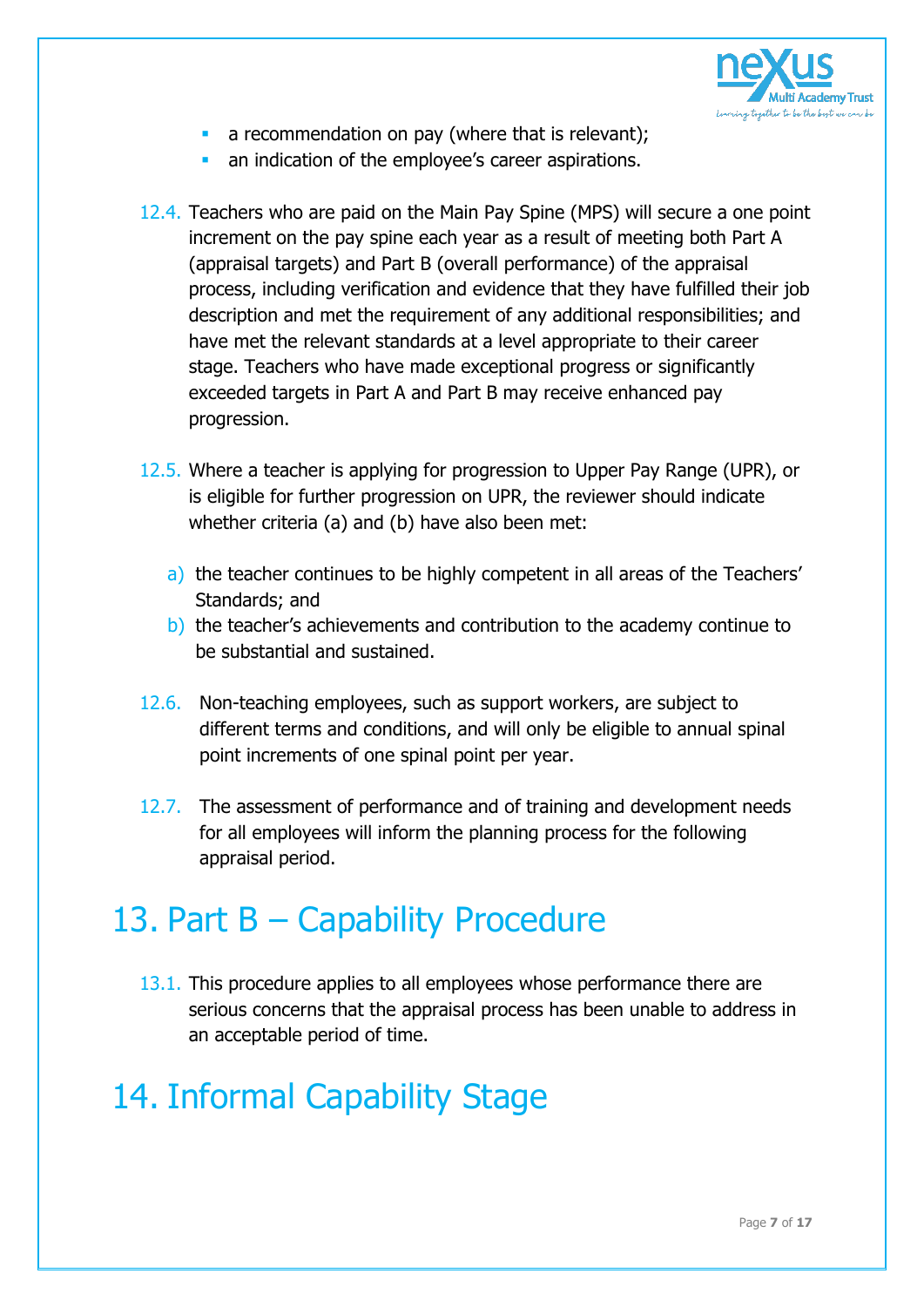

- 14.1. To ensure there is a "no surprises" culture within the Trust, there will be an informal element to the capability procedure to ensure there has been opportunity for the employee to improve their performance via a support plan. This should form part of the usual appraisal process.
- 14.2. The first steps in attempting to improve performance are to identify the reasons or causes of the problem and consider any positive support that can be provided.
- 14.3. Informal measures of providing additional management support can be beneficial in addressing concerns about an employee's performance; therefore this option should be explored before moving to Formal Measures.
- 14.4. It is for the Appraisal (in conjunction with the line manager, where one aren't the same) to determine the time period. It should be reasonable and proportionate, but not excessively long, and should provide sufficient opportunity for an improvement to take place. No more than a 12 month appraisal cycle should be used, though this may naturally be less if issues are identified at the mid review point.
- 14.5. Additional management support could include offering the facility to observe good practice; receive advice from an experienced colleague or line manager; having a mentor or access to appropriate training or resources.
- 14.6. The employee may be able to suggest other methods of support they feel would assist them. This list should not be seen as exhaustive or a requirement but gives an indication of the types of support a manager may consider providing.
- 14.7. If there is no time or space at a review meeting or concerns about the employee's performance arise before the next scheduled review, a specific meeting should be arranged to allow discussions between the appraiser and employee to take place in an open and constructive atmosphere and should be regarded as part of the normal working routine. However, the employee requested may be accompanied by their Trade Union/Professional Association.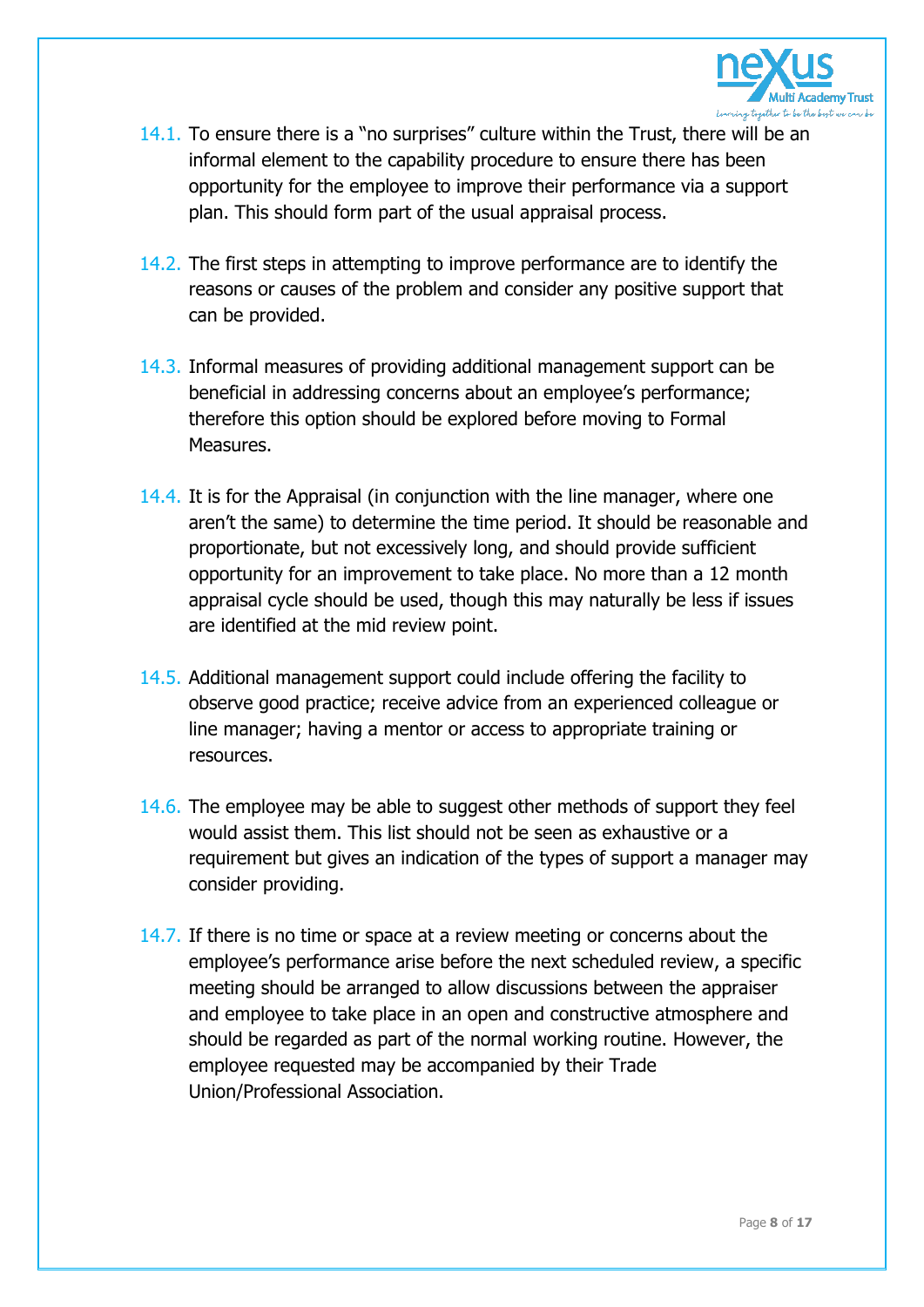

- 14.8. The specific aim of these discussions will be to identify ways in which the employee can be encouraged and helped to improve performance. The employee should refer to this Policy/Procedure document.
- 14.9. This meeting will provide an opportunity for:
	- the appraiser to clearly identify and illustrate the areas of concern;
	- the employee to respond to the concerns outlined;
	- **the employee to acknowledge their own responsibility to fully engage** with the procedure and improve their own performance;
	- the appraiser to outline the standards of performance required to exit the capability procedure;
	- **EXT** identification of any difficulties which may be preventing satisfactory performance;
	- confirmation of the level of support which will be provided during the period of review;
	- agreement of a reasonable timescale for monitoring and date for an appraisal review.
- 14.10. Support or guidance from the wider Trust (or beyond) may be enlisted if deemed appropriate by the appraiser.
- 14.11. The appraiser should confirm in writing to the employee the required improvements and how they will be measured, a programme of support, as well as the timescale over which improvement is to be achieved. In addition, any points raised by the employee will be recorded. The details will be collated into a support plan.
- 14.12. Regular monitoring and feedback should take place during the period given for improvement, with the appraiser meeting with the employee at least fortnightly.
- 14.13. At the end of the agreed review period the appraiser should meet with the employee concerned to discuss: the extent to which performance has improved; the need to sustain the performance and the potential for this to be achieved; and any outstanding areas of concern. A brief written record of this meeting and the outcomes arising from it should be kept.
- 14.14. It is hoped that the vast majority of cases will be resolved at this Informal Stage and it will only be necessary to proceed to the Formal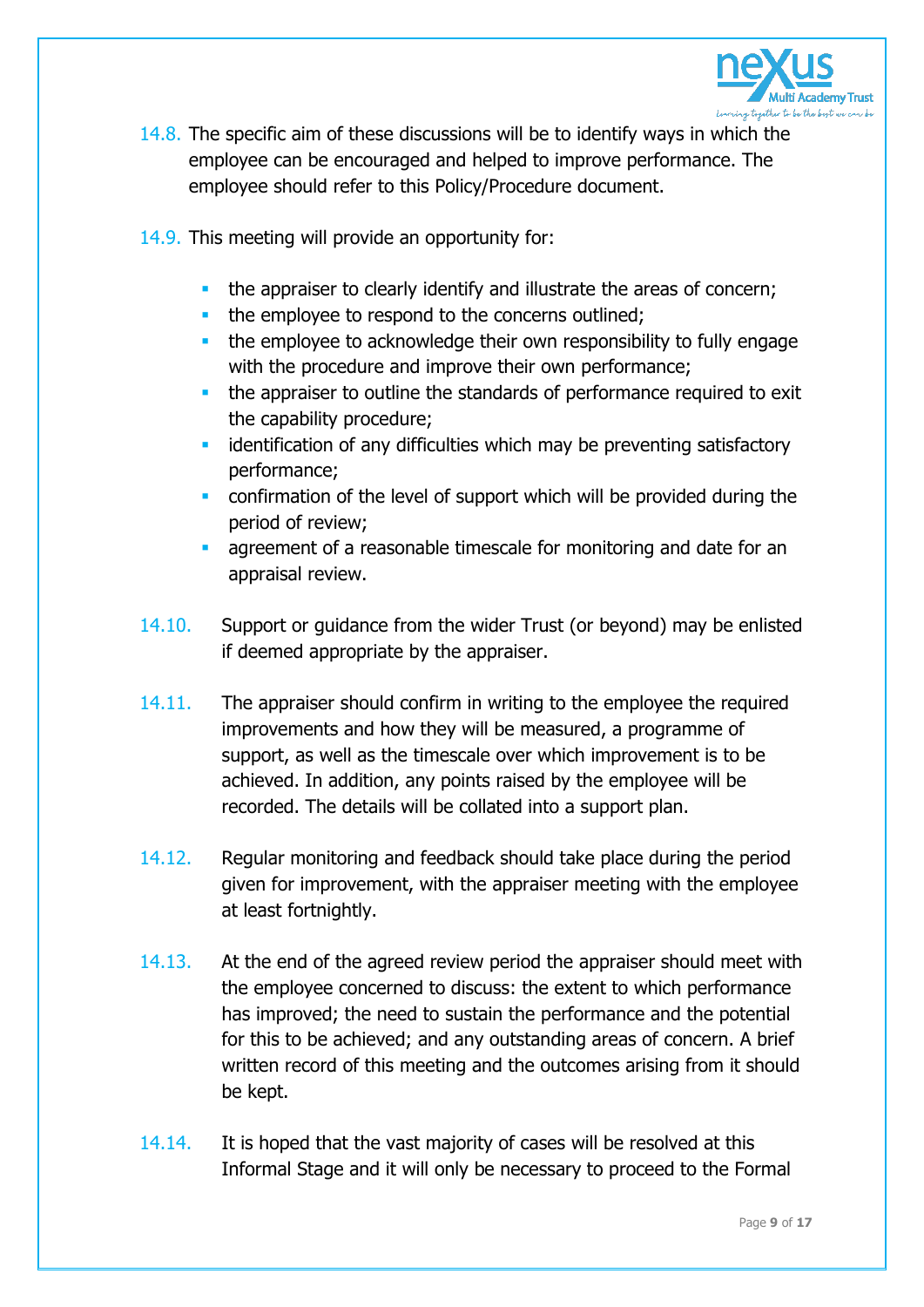

Stage in those cases where advice and additional support have not achieved the required improvement.

- 14.15. Where it has not been possible to eliminate concerns about an employee' performance by informal means or improvement has not been sustained Formal Measures may be taken.
- 14.16. The decision to move on from informal measures lies with the Chief Executive Officer (for direct reportees and central Trust staff) or the Headteacher (for staff employed in their school/academy). It is recommended that advice be sought from the Trust's HR Advisor before moving to the formal stage.

#### 15. Formal capability procedures

- 15.1. At least five working days' notice will be given of the formal capability meeting. The notification will contain sufficient information about the concerns about performance and their possible consequences to enable the employee to prepare to answer the case at a formal capability meeting. It will also contain copies of any written evidence including the outcome of the informal stage; the details of the time and place of the meeting; and will advise the employee of their right to be accompanied by a companion who may be a colleague, a trade union official, or a trade union representative who has been certified by their union as being competent.
- 15.2. The **first formal meeting** is intended to establish the facts. It will usually be chaired by the line manager (for the Headteachers capability meeting or other central Trust staff) or the Headteacher for other academy employees. The meeting allows the employee to respond to concerns about their performance and to make any relevant representations. This may provide new information or a different context to the information/evidence already collected.
- 15.3. In the unlikely event that the person conducting the meeting may conclude that there are insufficient grounds for pursuing the capability issue and that it would be more appropriate to continue to address the remaining concerns through the appraisal process, then the formal capability procedure will come to an end. The person conducting the meeting may also adjourn the meeting, for example if they decide that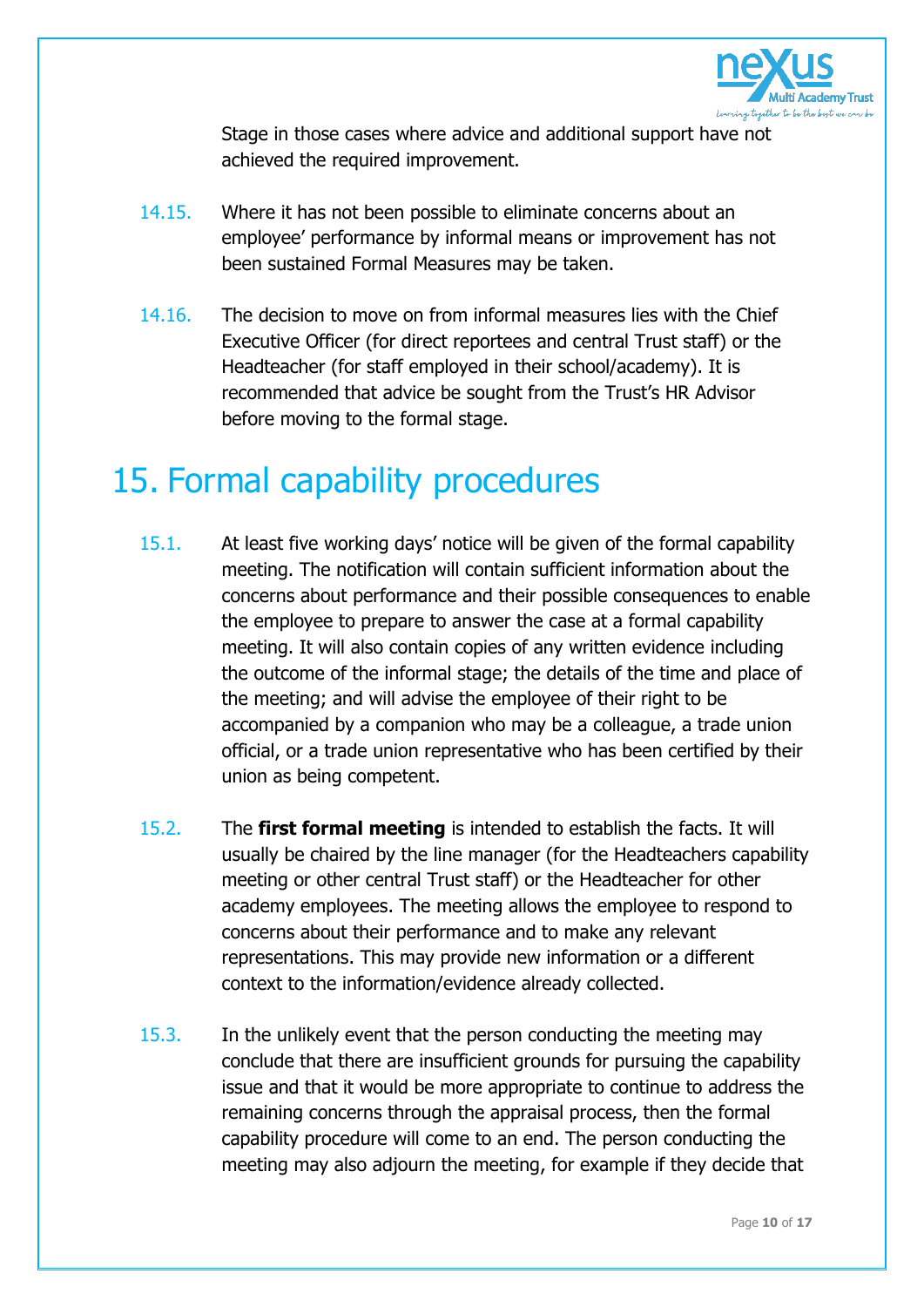

further investigation is needed, or that more time is needed in which to consider any additional information.

- 15.4. In other cases, the meeting will continue. During the meeting, or any other meeting which could lead to a warning being issued or ultimately dismissal, the person conducting the meeting will:
	- identify the professional shortcomings, for example which of the standards expected of the employee are not being met;
	- qive clear quidance on the improved standard of performance needed to ensure that the employee can be removed from formal capability procedures (this may include the setting of new objectives focused on the specific area of development that need to be addressed, any success criteria that might be appropriate and the evidence that will be used to assess whether or not the necessary improvement has been made);
	- explain any support that will be available to help the teacher improve their performance;
	- set out the timetable for improvement and explain how performance will be monitored and reviewed. The timetable will depend on the circumstances of the individual case but in straightforward cases could be between four and ten weeks. (It is for the academy to determine the set period however, it should be reasonable and proportionate, but not excessively long, and should provide sufficient opportunity for an improvement to take place); and
	- warn the employee formally that failure to improve within the set period could lead to appropriate action e.g. Final written warning or where appropriate dismissal.
- 15.5. Notes will be taken of the formal meeting and a copy sent to the employee. Where a warning is issued, the employee will be informed in writing of the matters covered in the bullet points above and given information about the timing and handling of the review stage and the procedure and time limits for appealing against the warning.

# 16. Monitoring and review period following a formal capability meeting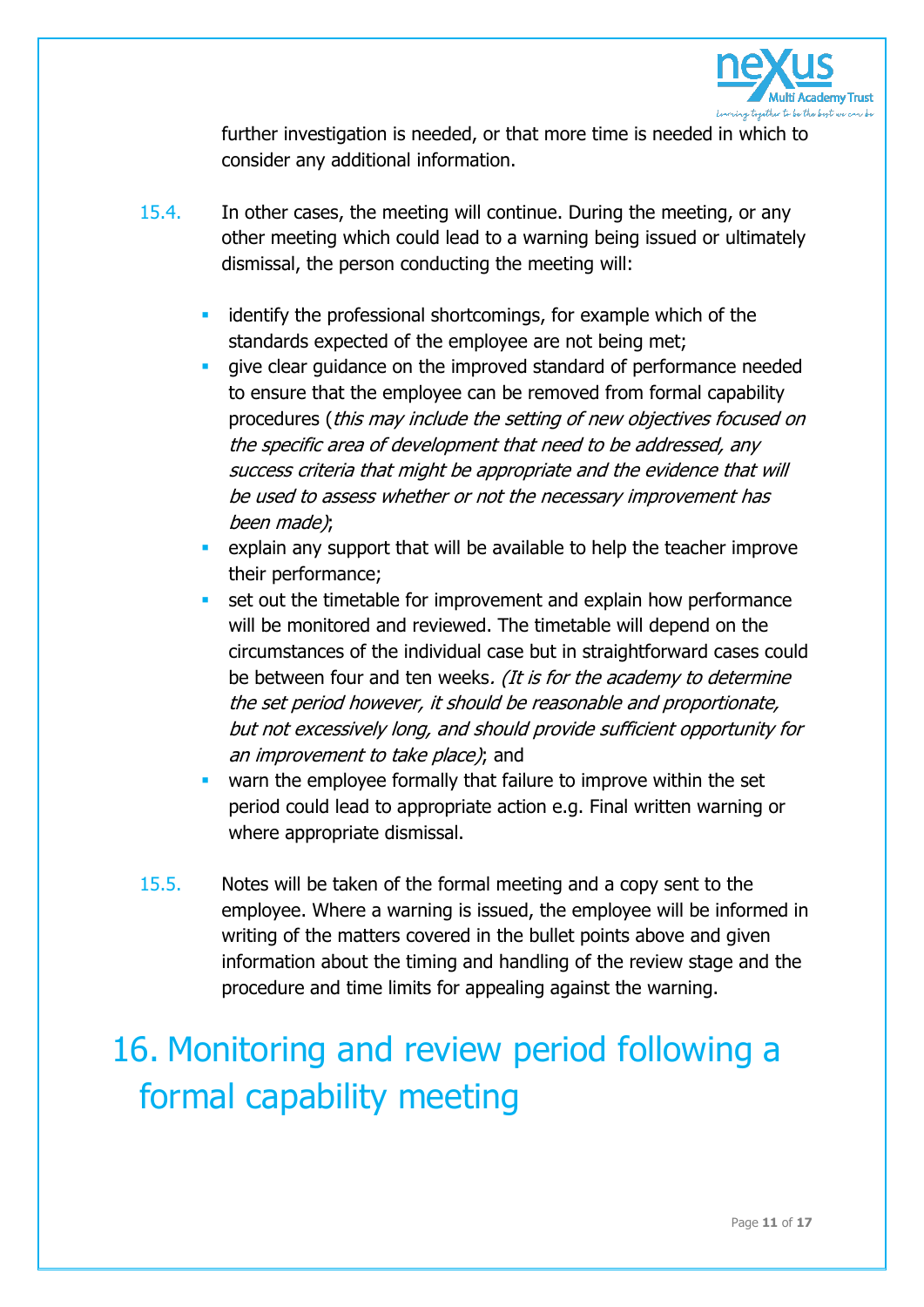

16.1. A performance monitoring and review period will follow the formal capability meeting. Formal monitoring, evaluation, guidance and support will continue during this period. The member of staff will be invited to a formal review meeting, unless they were issued with a final written warning, in which case they will be invited to a decision meeting (see below).

## 17. Formal review meeting

- 17.1. As with formal capability meetings, at least five working days' notice will be given. Notification will give details of the time and place of the meeting and will advise the employee of their right to be accompanied by a companion who may be a colleague, a trade union official, or a trade union representative who has been certified by their union as being competent.
- 17.2. If the person conducting the meeting is satisfied that the employee has made sufficient improvement, the capability procedure will cease and the appraisal process will re-start. In other cases:
	- **If some progress has been made and there is confidence that more is** likely, it may be appropriate to extend the monitoring and review period;
	- **If no, or insufficient improvement has been made during the** monitoring and review period, the employee will receive a final written warning.
- 17.3. As before, notes will be taken of formal meetings and a copy sent to the member of staff. The final written warning will mirror any previous warnings that have been issued. Where a final warning is issued, the member of staff will be informed in writing that failure to achieve an acceptable standard of performance (within the set timescale), may result in dismissal and given information about the handling of the further monitoring and review period and the procedure and time limits for appealing against the final warning. The employee will be invited to a decision meeting.

#### 18. Decision meeting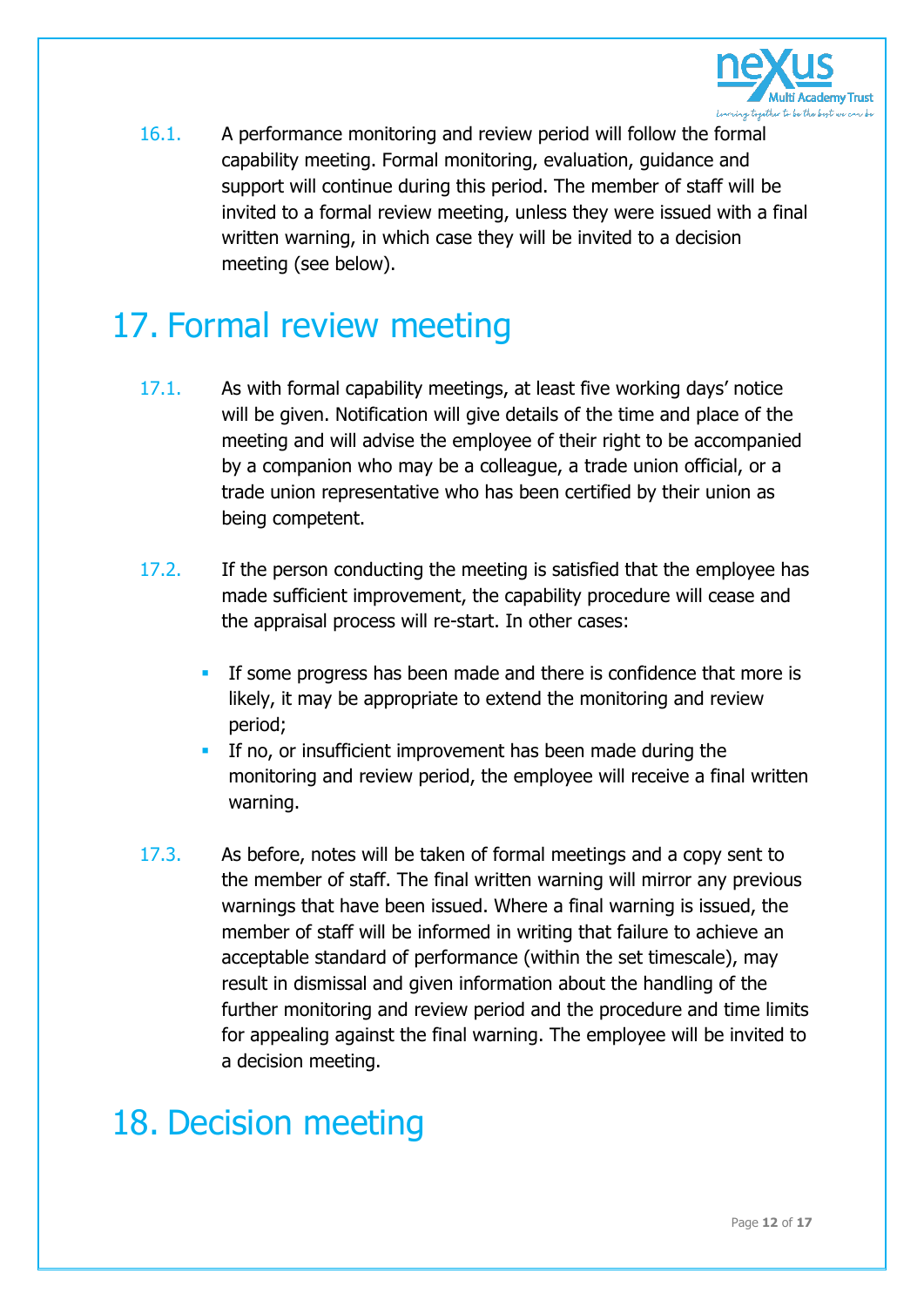

- 18.1. The same notification period and details will be issued as with formal capability meetings and formal review meetings.
- 18.2. If an acceptable standard of performance has been achieved during the further monitoring and review period, the capability procedure will end and the appraisal process will continue to the same targets as set previously (or refreshed if a new appraisal cycle has started).
- 18.3. If performance remains unsatisfactory, a recommendation to the Chief Executive Officer will be made that the employee should be dismissed or required to cease working at the academy.
- 18.4. Before the decision to dismiss is made, the Headteacher should discuss the issue with the Chief Executive Officer of the Trust.
- 18.5. The employee will be informed as soon as possible of the reasons for the dismissal, the date on which the employment contract will end, the appropriate period of notice and their right of appeal.

### 19. Dismissal

19.1. The Chief Executive Officer must dismiss an employee within fourteen days of the date of the notification.

# 20. Appeal

- 20.1. If an employee feels that a decision to dismiss them, or other action taken against them, is wrong or unjust, they may appeal in writing against the decision within five days of the decision, setting out at the same time the grounds for appeal. Appeals will be heard without unreasonable delay and, where possible, at an agreed time and place. The same arrangements for notification and right to be accompanied by a companion will apply as with formal capability and review meetings and, as with other formal meetings, notes will be taken and a copy sent to the employee.
- 20.2. The appeal will be dealt with impartially by the Trust Board and, wherever possible, by Directors who have not previously been involved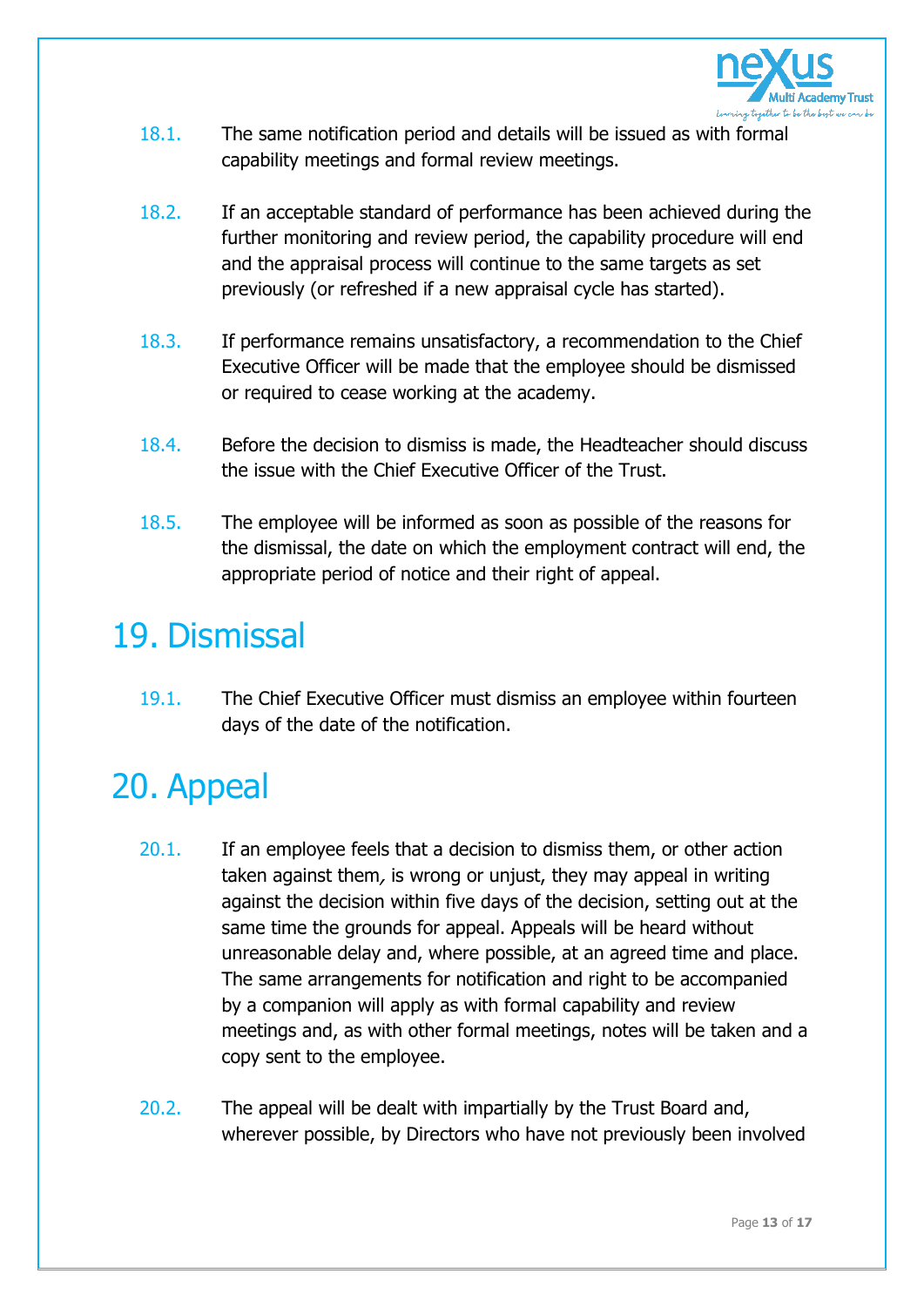

in the case. The employee will be informed in writing of the results of the appeal hearing as soon as possible.

# 21. General Principles Underlying this Policy

21.1. Part B of the policy will be implemented in accordance with the provisions of the ACAS Code of Practice.

# 22. Confidentiality

22.1. The appraisal and capability processes will be treated with confidentiality. However, the desire for confidentiality does not override the need for the Chief Executive Officer, Headteachers, the Trust Board and Local Governing Bodies to quality-assure the operation and effectiveness of the appraisal system. Therefore, for example, the Headteachers or appropriate colleagues might review all employees' objectives and written appraisal records, in order to check consistency of approach and expectation between different appraisers.

### 23. Monitoring and Evaluation

23.1. The Trust Board, Chief Executive Officer and Headteachers will monitor the operation and effectiveness of the Trust's appraisal arrangements. Where a Headteacher chooses to delegate appraiser responsibilities to another senior leader, in these circumstances the Headteacher will moderate a sample of the employee objectives and written appraisal reports to ensure they comply with the Trust's appraisal policy and to check the consistency of approach between different appraisers. The Headteacher will also be made aware of any pay recommendations, so that these may be reported to governors annually.

## 24. Consistency of Treatment and Fairness

24.1. The Nexus Multi Academy Trust Board is committed to ensuring consistency of treatment and fairness and will abide by all relevant equality legislation.